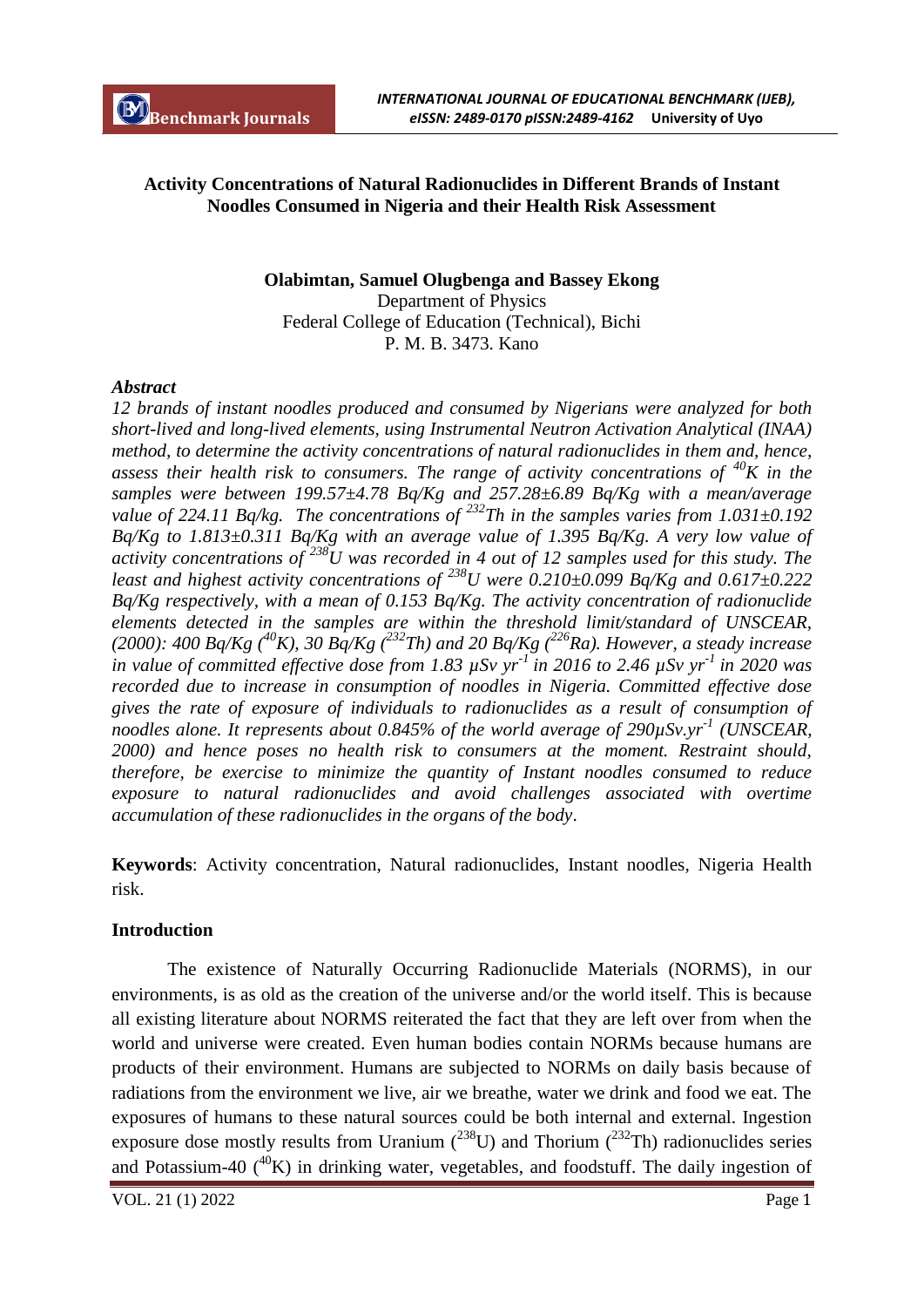$^{238}$ U and  $^{232}$ Th has been reported to be 1.9 mg and 3 mg respectively for ICRP Reference Man (Lyengar et al., 2004) whereas proposed UNSCEAR values for the entire world (global average) populations are 15.6mBq (1.3 mg) for <sup>238</sup>U and 4.6mBq (1.1 mg) for <sup>232</sup>Th (UNSCEAR, 2000). Thorium accumulates in human lungs, liver and skeleton tissues, Uranium accumulates in lungs and kidneys and potassium accumulates in muscles. Depositions of large quantities of these radionuclides in particular organs produce radiation damage and biochemical and morphological changes (Akhter *et al.*, 2007; Adeniji *et al.,*  2013). The potential damage from an absorbed dose depends on the type of radiation, amount of exposure and the sensitivity of different tissues and organs. At higher doses, radiation can impair the functioning of tissues and organs as well as produce acute effects such as skin redness, hair loss, radiation burns or acute radiation syndrome. If radiation dose is low but delivered over a long period of time, the risk is substantially lower, however, there is still a risk of long-term effects such as cancer which may appear years later after the exposure.

Instant noodles, also known as instant ramen, are noodles sold in a precooked and dried block with flavoring powder and/or seasoning oil. The flavoring is usually in a separate packet, although in the case of cup noodles, the flavoring is often loose in the cup. Instant noodles were invented by Momofuku Ando of Nissin Foods in Japan and launched in 1958 under the brand name Chikin Ramen (Wallace, 2007; BBC News, 2000). The history of instant noodles in China dated back to many centuries, and there seems evidence that a noodle that is boiled, then fried and served in a soup, similar to Yi noodle, dated to ancient China (Zhang *et. al.,* 2016). The main ingredients in instant noodles are (wheat) flour, starch, water, salt and/or a salt substitute known as *kansui*, a type of alkaline mineral water containing sodium carbonate and usually potassium carbonate, as well as sometimes a small amount of phosphoric acid (Fu, 2007). Specific type of noodles could be made from a mix of wheat flour and other flour, such as buckwheat or rice. There are variations to the ingredients used in preparations of noodles depending on the country of origin and consumers taste in terms of the salt and flour content.

Instant noodles was introduced into Nigeria in 1988 and are now being eaten in majority of the households across the country. By 2008, nine other brands of noodles had appeared in Nigeria market. According to the World Instant Noodle Association, Nigeria was the eleventh largest consumer of instant noodles in the world in 2019 (WINA, 2020). The global demand (consumption) for instant noodles is depicted in Table 1 below.

### **Purpose of the Study**

The major purpose of the study was to determine the Activity Concentrations of Natural Radionuclides in Different Brands of Instant Noodles Consumed in Nigeria and their Health Risk Assessment. Specifically, the study was poised to:

a. reveal the Global demand for instant noodles (in billion servings)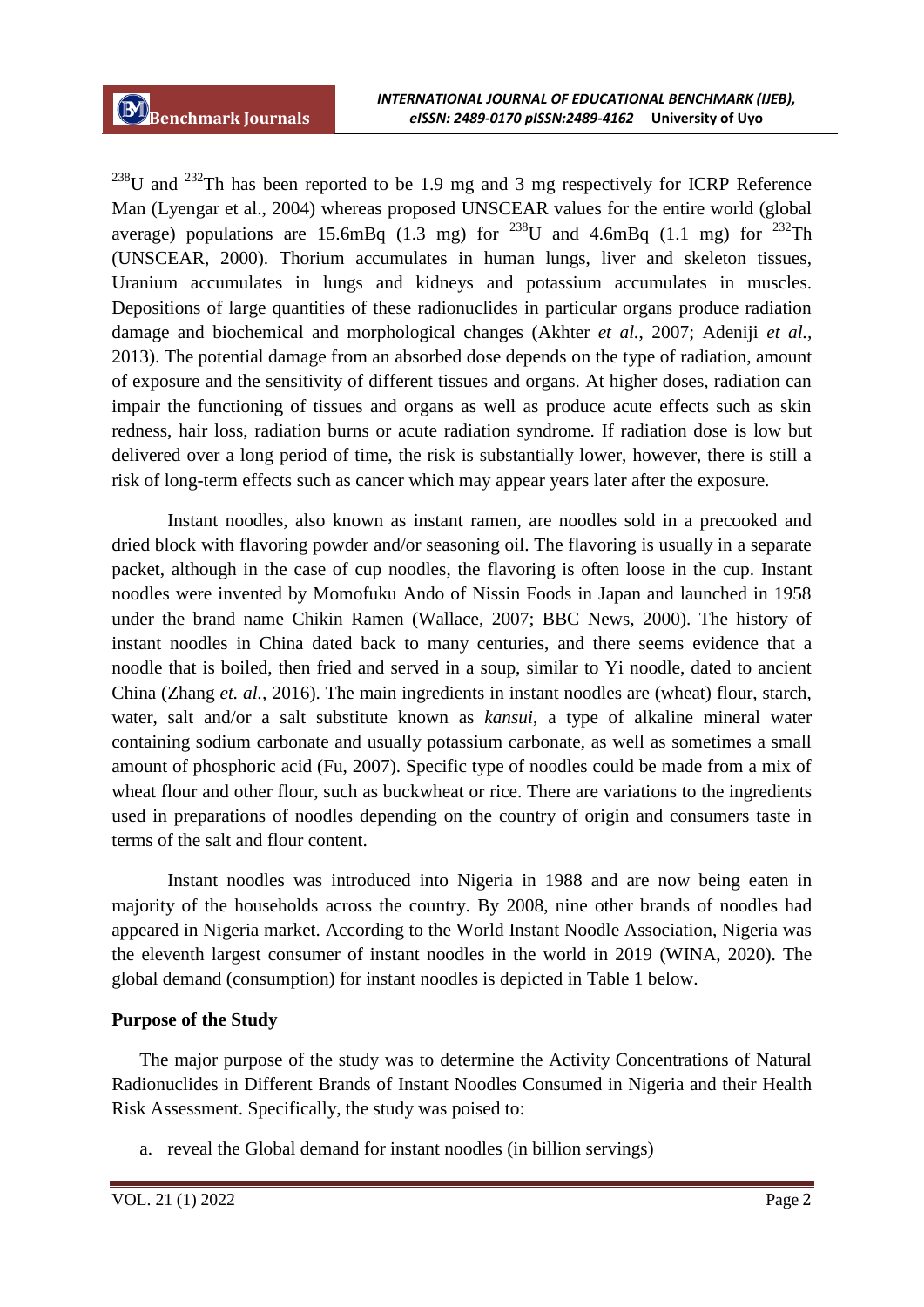- b. ascertain the Average Individual Annual Intake of Instant noodles from 2016 2020 in Nigeria
- c. determine the Concentrations of natural radionuclides in Instant noodle samples in parts per million (ppm)
- d. determine the Activity concentrations of natural radionuclides in Instant noodle samples in Becquerel per Kilogram
- e. ascertain the Dose estimation of natural radionuclides  $(^{40}\text{K}, ^{232}\text{Th}$  and  $^{238}\text{U}$ ) from 2016 – 2020 of consumers due to consumption of Instant noodles by Nigerians

#### **Methodology**

Different brands of noodles produced locally by different companies, and consumed by Nigerians were procured from major distributors of these companies across the country. The research design adopted by this study is Experimental. Each of the samples of the noodles was then taken to the preparatory laboratory of the Centre/Institute for Energy and Research Training (CERT) where they are grounded into powder form following International laid down procedures to avoid contamination of the samples. 8ml polythene vials were procured and sterilized in a mixture of distilled water (200ml) and trioxonitrate (V) acid (HNO<sub>3</sub>) (100ml) for 24 hours. These vials were then dried using a solar drier or blower. The sterilized polythene vials were each weighed empty and weight noted before putting powder form of each of different brands of the noodles in separate vials and reweighed. Between 0.2500-0.3000g of each of the samples (biological) required were weighed, before the vials were blown and sealed. By the use of rabbit carriers, samples of Instant Noodles from different companies (together with the standards) were transferred into the Nigeria Research Reactor (NIRR-1) through a Pneumatic Transfer System which uses Pneumatic Pressure for irradiation. For the detection of short-lived radioactive elements, the samples were irradiated with thermal neutron flux of 2.5 x  $10^{11}$  ncm<sup>-2</sup>s<sup>-1</sup> for five (5) minutes duration in the Reactor. However, for long-lived radionuclides, the samples were irradiated with thermal neutron flux of 5.0 x  $10^{11}$ ncm<sup>-2</sup>s<sup>-1</sup> for six (6) hours. The whole of the Reactor system is equipped with the electronic timers which help in monitoring the exact irradiation and decay time. After irradiation, the samples were returned from the Reactor by Pneumatic Pressure through an ejector. The activity of the irradiated samples were allowed to decay/fall within the acceptable handling limit of about  $30\mu Sv/hr^{-1}$  which is well below the initial activity of the samples (in  $\mu Sv \cdot hr^{-1}$ ) immediately after their removal from the Reactor. The first counting, which is normally for a period of 30 minutes, was carried out immediately after the acceptable handling limit was attained, usually after the samples had been allowed to cool for 72 hours. After the first counting, the samples were allowed to cool further for a period of 7 days before the second counting which lasted for one hour (60 minutes) was carried out. The samples were then taken to a detecting set-up for analysis, which consists of a High Purity Germanium (HPGe) detector connected to a PC-based Multi-Channel Analyzer (MCA) in a fixed sample to detector geometry. This is carried out by trained personnel of the Centre. The concentrations of different constituent elements in the samples were determined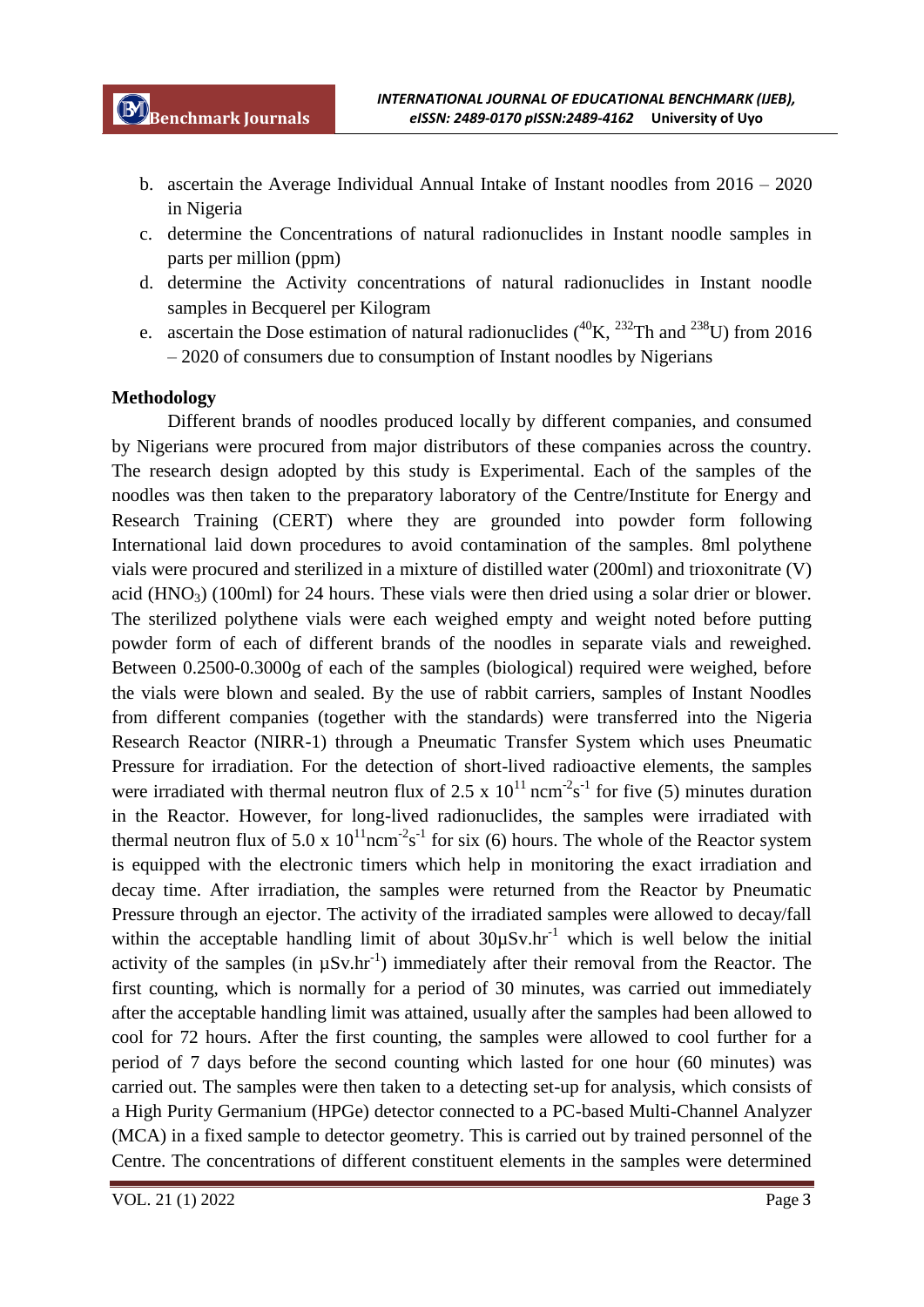and analyzed using the Certified Values of Standard Reference Materials (SRM) 1515 Apple Leaves of QAQC of NIST (National Institute of Standard and Technology) USA.

# **Validation and Reliability of Results**

Validation and reliability of the results of the analysis obtained was ensured through agreement between Standard Reference Materials (SRMs) for QAQC used in this research (SRM 1515) and the Certified Values of SRM 1515 Apple Leaves of QAQC of NIST (National Institute of Standard and Technology) USA.

# **Conversion Factors ppb U, ppb Th, ppm K to Bq/kg**

The equations given below were used to convert from parts per billion (ppb) of Uranium and Thorium, and parts per million (ppm) of Potassium to Becquerel per kilogram (Bq/kg). The conversion factors for the primordial nuclides (IAEA, 1989) are given by:

- (i) 1Bq of <sup>238</sup>U/kg = 81ppb U = 81 x 10<sup>-3</sup>ppm U,
- (ii) 1Bq of  $^{232}$ Th/kg = 246ppbTh = 246 x 10<sup>-3</sup>ppm Th, and
- (iii) 1Bq of  ${}^{40}$ K/kg = 32.3ppm K.

# **Dose Estimation**

Ingestion dose occurring through the intake of radionuclides depends on the consumption rate of fruits, vegetables and foodstuff, and the concentration of the radionuclides involved. Ingestion dose is calculated using the following equation (ICRP 1994; 1996 and UNSCEAR 2000)

$$
H_{\!\scriptscriptstyle T\!r} \!=\! \Sigma \! (\!\!\; u^{\!\prime} C\! \!\!\; c^{\!\prime}_{\!\scriptscriptstyle T}) g_{\!\scriptscriptstyle T\!r}
$$

Where: i is the foodstuff group;  $\Box^i$  and  $C_r^i$  are annual consumption rate (kg) and radionuclide activity concentration (Bq/kg); and,  $g_{Tr}$  is the dose conversion coefficient for r radionuclide in Sv/Bq.

The dose conversion coefficients ( $g_{Tr}$ ) for <sup>238</sup>U, <sup>232</sup>Th, <sup>40</sup>K and <sup>137</sup>Cs radionuclides for adult members of the society/public are: 4.5 x  $10^{-8}$ , 2.3 x  $10^{-7}$ , 6.2 x  $10^{-9}$  and 1.3 x  $10^{-8}$ Sv/Bq respectively (ICRP 1994; 1996 and IAEA 2005).

**Results**

**Table 1:** Global demand for instant noodles (in billion servings).

| Year           | 2014  | 2015  | 2016  | $\mathcal{L}$ change $\mathcal{L}$ . $\mathcal{L}$ $\mathcal{L}$<br>2017 | 2018  | 2019  | 2020  |
|----------------|-------|-------|-------|--------------------------------------------------------------------------|-------|-------|-------|
| <b>Country</b> |       |       |       |                                                                          |       |       |       |
| China          | 44.40 | 40.43 | 38.52 | 38.97                                                                    | 40.25 | 41.45 | 46.35 |
| Indonesia      | 13.43 | 13.20 | 13.01 | 12.62                                                                    | 12.54 | 12.52 | 12.64 |
| India          | 5.34  | 3.26  | 4.27  | 5.42                                                                     | 6.06  | 6.73  | 6.73  |
| Japan          | 5.50  | 5.54  | 5.66  | 5.66                                                                     | 5.78  | 5.63  | 5.97  |

VOL. 21 (1) 2022 Page 4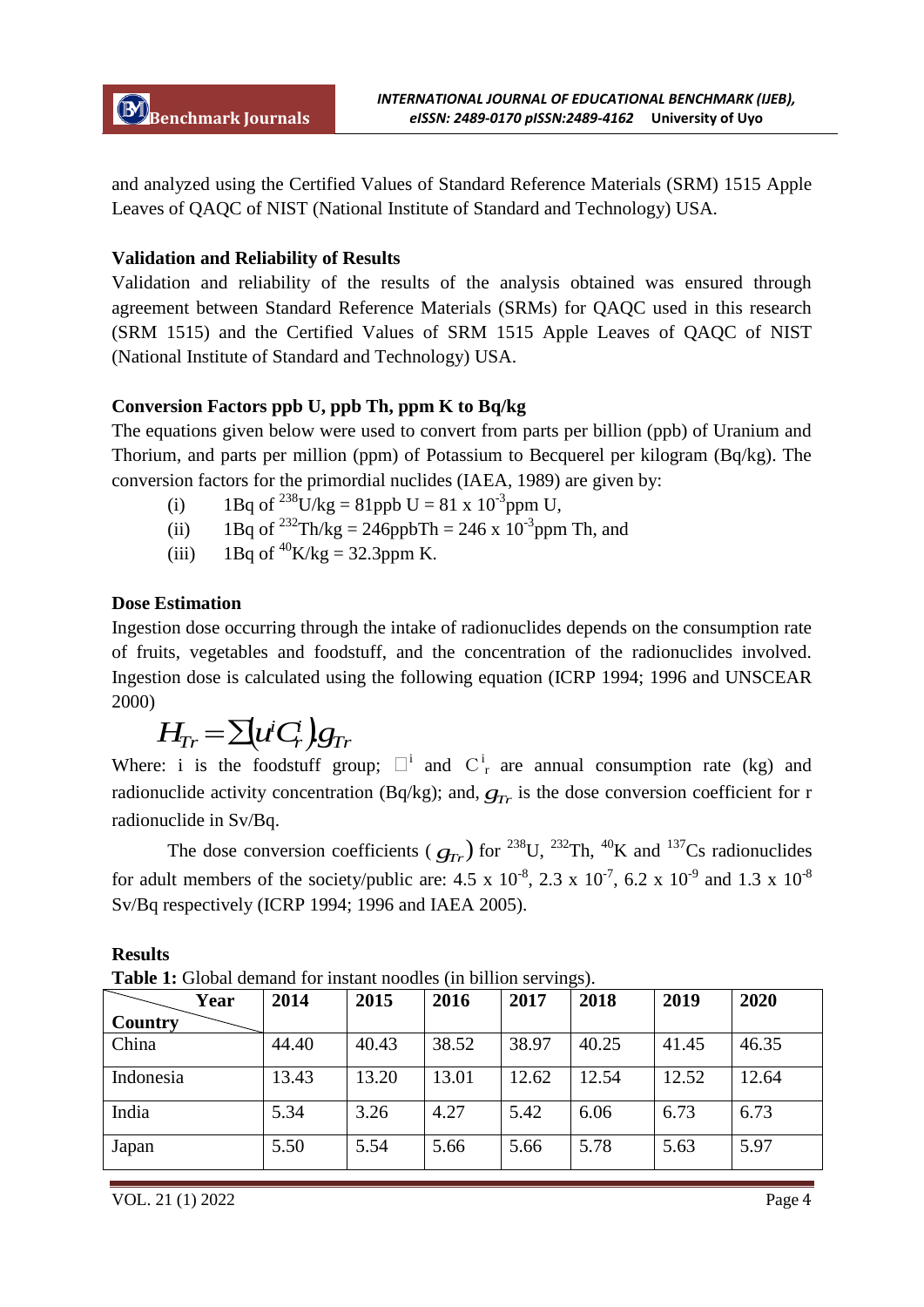| Vietnam              | 5.00 | 4.80 | 4.92 | 5.06 | 5,20 | 5.43 | 7.03 |
|----------------------|------|------|------|------|------|------|------|
| <b>United States</b> | 4.28 | 4.08 | 4.10 | 4.13 | 4.40 | 4.63 | 5.05 |
| Philippines          | 3.32 | 3.48 | 3.41 | 3.75 | 3.98 | 3.85 | 4.47 |
| South Korea          | 3.59 | 3.65 | 3.83 | 3.74 | 3.82 | 3.90 | 4.13 |
| Thailand             | 3.07 | 3.07 | 3.36 | 3.39 | 3.46 | 3.57 | 3.71 |
| <b>Brazil</b>        | 2.37 | 2.37 | 2.35 | 2.23 | 2.37 | 2.45 | 2.72 |
| Russia               | 1.94 | 1.84 | 1.57 | 1.78 | 1.85 | 1.91 | 2.00 |
| Nigeria              | 1.52 | 1.54 | 1.65 | 1.76 | 1.82 | 1.92 | 2.46 |
| Nepal                | 1.11 | 1.19 | 1.34 | 1.48 | 1.57 | 1.64 | 1.54 |
| Malaysia             | 1.34 | 1.37 | 1.39 | 1.31 | 1.37 | 1.45 | 1.57 |
| Mexico               | 0.90 | 0.85 | 0.89 | 0.96 | 1.18 | 1.17 | 1.16 |

Source: WINA, 2020 (*instantnoodles.org.)*

**Table 2:** Average Individual Annual Intake of Instant noodles from 2016 – 2020 in Nigeria**:**

| Year | <b>Nigerian</b><br>population<br>(in<br>millions) | <b>Annual</b><br>demands<br>of noodles<br>(in billion<br>servings) | <b>Mass/pack</b><br>of Noodle<br>samples<br>(in grams) | <b>Total annual</b><br>consumption<br>of noodles in<br>Nigeria $(in g)$ | <b>Total annual</b><br>consumption<br>of noodles in<br>Nigeria (in<br>$Kg$ ) | <b>Individual</b><br>annual<br>intake in<br>Nigeria (in<br>Kg) |
|------|---------------------------------------------------|--------------------------------------------------------------------|--------------------------------------------------------|-------------------------------------------------------------------------|------------------------------------------------------------------------------|----------------------------------------------------------------|
| 2016 | 185.96                                            | 1.65                                                               | 120.0                                                  | $1.980 \times 10^{11}$                                                  | $1.980 \times 10^8$                                                          | 1.065                                                          |
| 2017 | 190.87                                            | 1.76                                                               | 120.0                                                  | $2.112 \times 10^{11}$                                                  | $2.112 \times 10^8$                                                          | 1.107                                                          |
| 2018 | 195.88                                            | 1.82                                                               | 120.0                                                  | $2.184 \times 10^{11}$                                                  | $2.184 \times 10^8$                                                          | 1.115                                                          |
| 2019 | 200.96                                            | 1.92                                                               | 120.0                                                  | $2.304 \times 10^{11}$                                                  | $2.304 \times 10^8$                                                          | 1.146                                                          |
| 2020 | 206.14                                            | 2.46                                                               | 120.0                                                  | $2.952 \times 10^{11}$                                                  | $2.952 \times 10^8$                                                          | 1.432                                                          |

| <b>Table 3:</b> Concentrations of natural radionuclides in Instant noodles samples in parts per |  |  |  |  |  |
|-------------------------------------------------------------------------------------------------|--|--|--|--|--|
| million (ppm)                                                                                   |  |  |  |  |  |

| S/No | <b>Sample</b> | Sample name        | Concentrations in parts per million (ppm) |                   |                   |  |  |
|------|---------------|--------------------|-------------------------------------------|-------------------|-------------------|--|--|
|      | code          |                    | $^{40}$ K                                 | $^{232}$ Th       | 238 <sub>T1</sub> |  |  |
| 1.   | <b>SUP</b>    | <b>SUPREME</b>     | $6565 \pm 17$                             | $0.348 \pm 0.052$ | $0.047 \pm 0.013$ |  |  |
| 2.   | <b>MIN</b>    | minimie            | $7706 \pm 32$                             | $0.391 \pm 0.055$ | <b>BDL</b>        |  |  |
| 3.   | <b>GDP</b>    | Golden Penny       | $7592 \pm 30$                             | $0.446 \pm 0.066$ | <b>BDL</b>        |  |  |
| 4.   | <b>HNW</b>    | <b>HONEYWELL</b>   | $7797 + 21$                               | $0.299 \pm 0.050$ | <b>BDL</b>        |  |  |
| 5.   | <b>CHE</b>    | Cherie             | 7936±33                                   | $0.292 \pm 0.050$ | <b>BDL</b>        |  |  |
| 6.   | <b>MIM</b>    | <b>MIMEE</b>       | $7435 \pm 26$                             | $0.397 \pm 0.054$ | $0.050 \pm 0.018$ |  |  |
| 7.   | <b>JLY</b>    | <b>JOLLY-JOLLY</b> | $6636 \pm 23$                             | $0.418 \pm 0.058$ | $0.017 \pm 0.008$ |  |  |
| 8.   | <b>TYT</b>    | <b>Tasty Tom</b>   | $8310+50$                                 | $0.254 \pm 0.047$ | $0.035 \pm 0.012$ |  |  |
| 9.   | $IND-1$       | Indomie – CKN      | $6446 \pm 30$                             | $0.274 \pm 0.052$ | <b>BDL</b>        |  |  |
| 10.  | $IND-2$       | Indomie – $ONC$    | $6515 \pm 25$                             | $0.299 \pm 0.049$ | <b>BDL</b>        |  |  |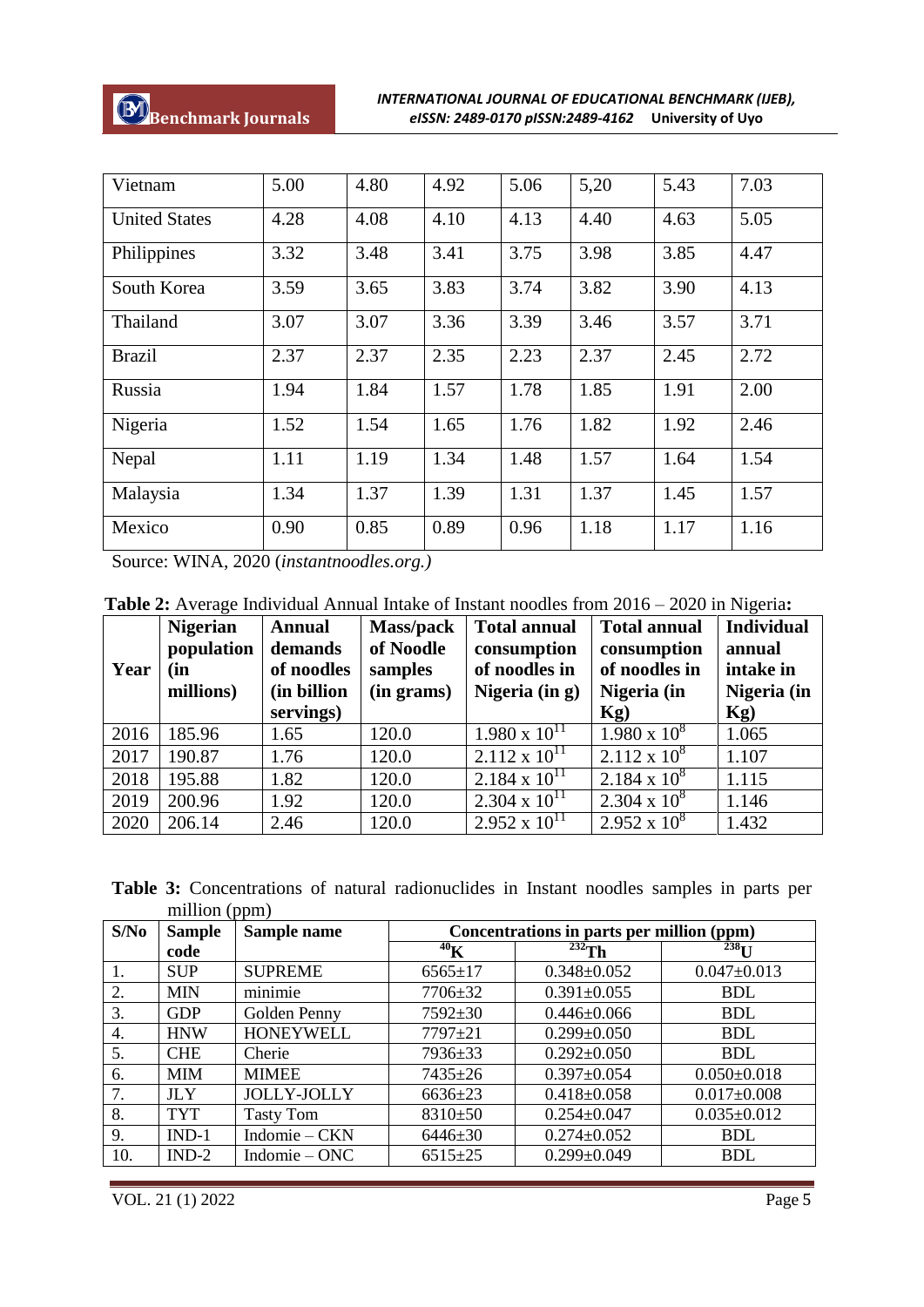| .       | $IND-3$ | Indomie $-CPS$ | 6785±31       | $0.373 {\pm} 0.050$ | <b>BDL</b> |
|---------|---------|----------------|---------------|---------------------|------------|
| ⊥∠.     | $IND-4$ | Indomie - OFN  | $7142 \pm 29$ | 0.328±0.049         | <b>BDL</b> |
| Average |         |                | 7238.75       | 0.343               | 0.0124     |

| Table 4: Activity concentrations, in Bq/Kg, of radionuclides in Instant noodle samples. |  |  |
|-----------------------------------------------------------------------------------------|--|--|
|-----------------------------------------------------------------------------------------|--|--|

| S/No             | <b>Sample</b> | Sample name        | <b>Activity concentrations in Bq/Kg</b> |                   |                   |  |  |
|------------------|---------------|--------------------|-----------------------------------------|-------------------|-------------------|--|--|
|                  | code          |                    | $^{40}$ K                               | $232$ Th          | $238$ U           |  |  |
| 1.               | <b>SUP</b>    | <b>SUPREME</b>     | $203.25 \pm 0.53$                       | $1.415 \pm 0.210$ | $0.580 \pm 0.160$ |  |  |
| 2.               | <b>MIN</b>    | minimie            | 238.58±0.99                             | $1.591 \pm 0.223$ | <b>BDL</b>        |  |  |
| 3.               | <b>GDP</b>    | Golden Penny       | $235.05 \pm 0.93$                       | $1.813 \pm 0.311$ | <b>BDL</b>        |  |  |
| $\overline{4}$ . | <b>HNW</b>    | <b>HONEYWELL</b>   | 241.39±0.65                             | $1.217 \pm 0.203$ | <b>BDL</b>        |  |  |
| 5.               | <b>CHE</b>    | Cherie             | $245.70 \pm 1.02$                       | $1.187 \pm 0.205$ | <b>BDL</b>        |  |  |
| 6.               | <b>MIM</b>    | <b>MIMEE</b>       | $230.20 \pm 0.80$                       | $1.615 \pm 0.22$  | $0.617 \pm 0.222$ |  |  |
| 7.               | <b>JLY</b>    | <b>JOLLY-JOLLY</b> | $205.45 \pm 0.71$                       | $1.701 \pm 0.301$ | $0.210\pm0.099$   |  |  |
| 8.               | <b>TYT</b>    | <b>Tasty Tom</b>   | $257.28 \pm 1.55$                       | $1.031 \pm 0.192$ | $0.432 \pm 0.148$ |  |  |
| 9.               | $IND-1$       | Indomie - CKN      | $199.57 \pm 0.93$                       | $1.112 \pm 0.210$ | <b>BDL</b>        |  |  |
| 10.              | $IND-2$       | Indomie - ONC      | $201.70 \pm 0.77$                       | $1.214 \pm 0.201$ | <b>BDL</b>        |  |  |
| 11.              | $IND-3$       | Indomie – OFN      | 210.06±0.96                             | $1.515 \pm 0.205$ | <b>BDL</b>        |  |  |
| 12.              | $IND-4$       | Indomie – CPP      | $221.11 \pm 0.90$                       | $1.333 \pm 0.201$ | <b>BDL</b>        |  |  |
|                  | Average       |                    | 224.11                                  | 1.395             | 0.153             |  |  |

**Table 5:** Dose estimation of natural radionuclides  $({}^{40}\text{K}, {}^{232}\text{Th}$  and  $({}^{238}\text{U})$  in Instant noodles from 2016 to 2020 in Nigeria

| Year | <b>Annual</b><br><b>Intake</b> | <b>Mean Activity Conc.</b><br><b>Activity Intake (Bq)</b><br>(Bq/kg) |             |            |           |             |            |                    | <b>Committed</b><br><b>Effective</b> |
|------|--------------------------------|----------------------------------------------------------------------|-------------|------------|-----------|-------------|------------|--------------------|--------------------------------------|
|      | $\left( \mathbf{kg}\right)$    | $^{40}$ K                                                            | $^{232}$ Th | $^{238}$ U | $^{40}$ K | $^{232}$ Th | $^{238}$ U | <b>Dose</b>        |                                      |
|      |                                |                                                                      |             |            |           |             |            | $(\mu Sv.yr^{-1})$ |                                      |
| 2016 | 1.065                          | 224.11                                                               | 1.395       | 0.153      | 238.677   | 1.486       | 0.1629     | 1.83               |                                      |
| 2017 | 1.107                          | 224.11                                                               | 1.395       | 0.153      | 248.090   | 1.544       | 0.1694     | 1.90               |                                      |
| 2018 | 1.115                          | 224.11                                                               | 1.395       | 0.153      | 249.883   | 1.555       | 0.1706     | 1.91               |                                      |
| 2019 | 1.146                          | 224.11                                                               | 1.395       | 0.153      | 256.830   | 1.599       | 0.1753     | 1.97               |                                      |
| 2020 | 1.432                          | 224.11                                                               | 1.395       | 0.153      | 320.926   | 1.998       | 0.2191     | 2.46               |                                      |

#### **Discussion of Findings**

**Table 1** reveals the global demand for instant noodles by 15 countries with the highest consumption rate of instant ramen. China has been on top of the list from 2014 (with 44.40 billion servings) through 2020 (with 46.35 billion servings). Indonesia is next to China in demand and/or consumption of instant ramen with 13.43 billion servings in 2014, and 12.54 billion servings in 2020. From Table 1, five countries were below 2 billion servings of instant noodles in 2014; Russia (1.94), Nigeria (1.52), Nepal (1.11), Malaysia (1.34) and Mexico (0.90), only one country, Nigeria (2.40), has moved above 2 billion servings boundary by 2020. Between 2019 and 2020, about 0.54 billion (540 million) servings increase in consumption of noodles was recorded in Nigeria. This shows that instant noodles are fast becoming the favorite food of people in Nigeria. The exposure of individual to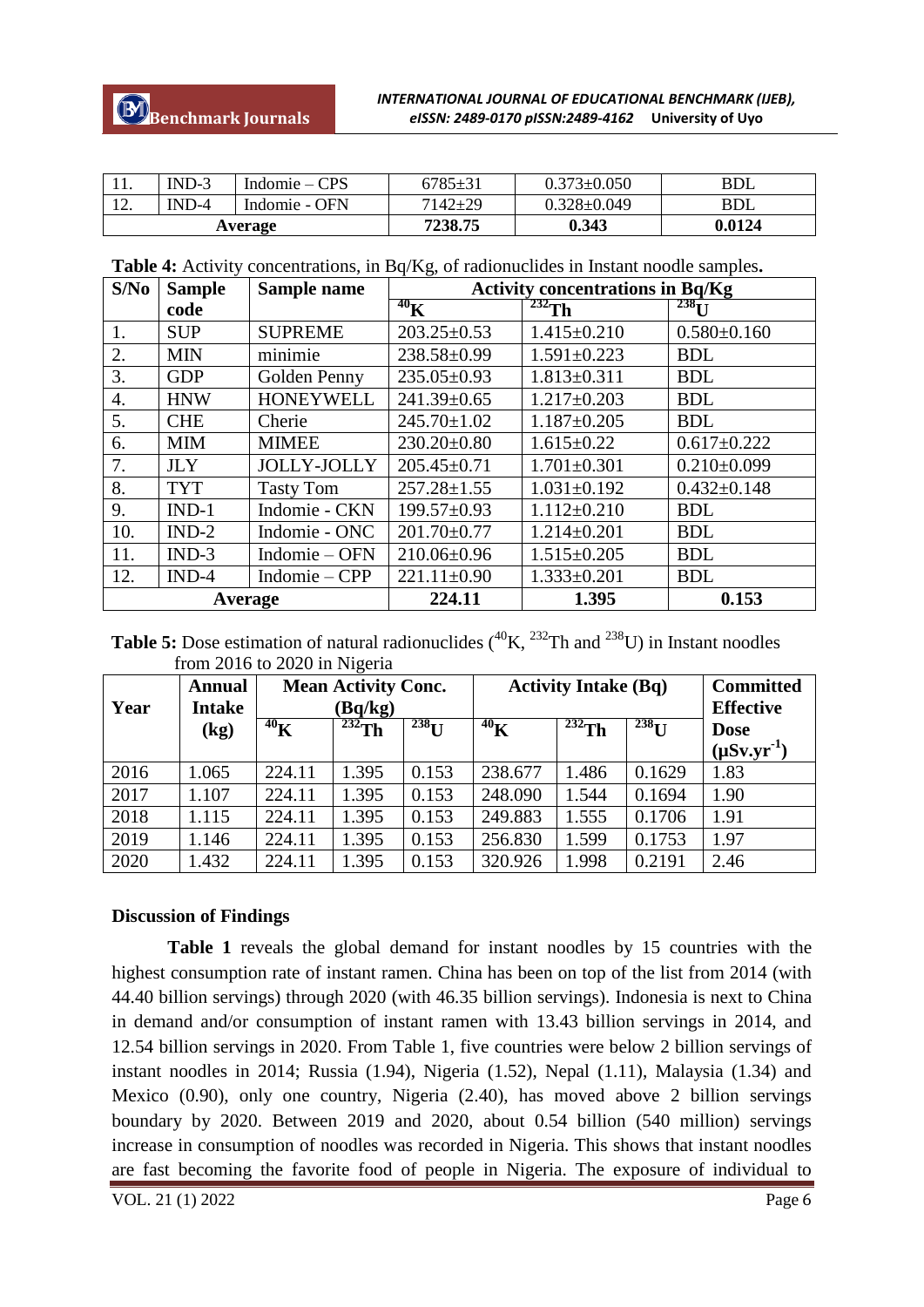radiation through ingestion of various foods we eat need to be monitored, especially those that are fast becoming favorite of the people. The intake of radionuclides, due to noodles consumption, is gradually becoming one of the largest contributors of radiation doses received by the human body. Instant noodles are often criticized as unhealthy or junk food (Rombouts *et. al*., 2014). A single serving of instant noodles is high in carbohydrates, salt and fat, but low in protein, fiber, vitamins and essential minerals (Hope, 2001). Increased consumption of instant noodles has been associated with obesity and cardio-metabolic syndrome in South Korea, which has the highest per capital instant noodles consumption, 74.1 servings of instant noodles per person in 2014, worldwide. In view of this, it is important to establish databases of the concentration of long-lived radionuclides in noodles, which is fast becoming one of the most popular foods, to ensure that the radiation levels are within the specified safety limits. These databases could be useful as baseline values to estimate the radiation hazard indices from wheat flour and noodles among various brand names in Nigeria markets.

**Table 2** shows the Average Intake of Instant noodles by individuals in Nigeria from 2016 – 2020. The mass of each pack of noodle samples (120 grams) was multiplied by Annual demands of noodles (in billion servings) and then divided by the population of Nigerians for each year from 2016 to 2020 to determine the average individual annual intake of Instant noodles. A steady increase, from Table 2, in Individual Annual Intake was recorded between 2016 and 2020. This translates to increase in exposure rate to natural radionuclides due to consumption of Instant noodles by Nigerians.

**Table 3** shows the concentration of natural radionuclides in the samples of noodles analyzed in parts per million (ppm). The concentration of  ${}^{40}K$  in all the samples is generally high compare to other natural radionuclides found in the samples. This is due to the fact that  $^{40}$ K is the most abundant natural radionuclide present in food samples. It may be expected that soil characteristics favor the mobilization of potassium and its subsequent migration into different parts of the plant.

**Table 4** shows the activity concentration, in Bq/Kg, of naturally occurring radionuclides:  ${}^{40}$ K,  ${}^{232}$ Th and  ${}^{238}$ U in instant noodles produced and consumed in Nigeria. The concentration of  ${}^{40}$ K in all the samples of the noodles is generally high compared to other natural radionuclides found in the samples. The highest concentration of  ${}^{40}$ K was recorded in TYT (Tasty Tom) which was 257.28±6.89 Bq/Kg while the least concentration of 199.57 $\pm$ 4.78 Bq/Kg was obtained in IND-1 (Chicken flavor). The mean concentration of <sup>40</sup>K in all the instant noodles is 224.11 Bq/Kg. This result is in agreement with the world range reported by Maud and O'Hara (1989) for  $40K$  concentration in food samples which is between 40 Bq/Kg and 240 Bq/Kg. The high concentration of  ${}^{40}$ K is due to the fact that  ${}^{40}$ K is a macronutrient and also that it is the most abundant natural radionuclide found in food samples. Its activity concentration varies from 50 Bq/Kg to 686 Bq/Kg depending on the nature of the sample. It may be expected that the soil characteristics favor mobilization of Potassium and its subsequent migration into plant (Wheat, a major component used in the production of the noodles).  $^{232}$ Th was also detected in all the samples of the instant noodles,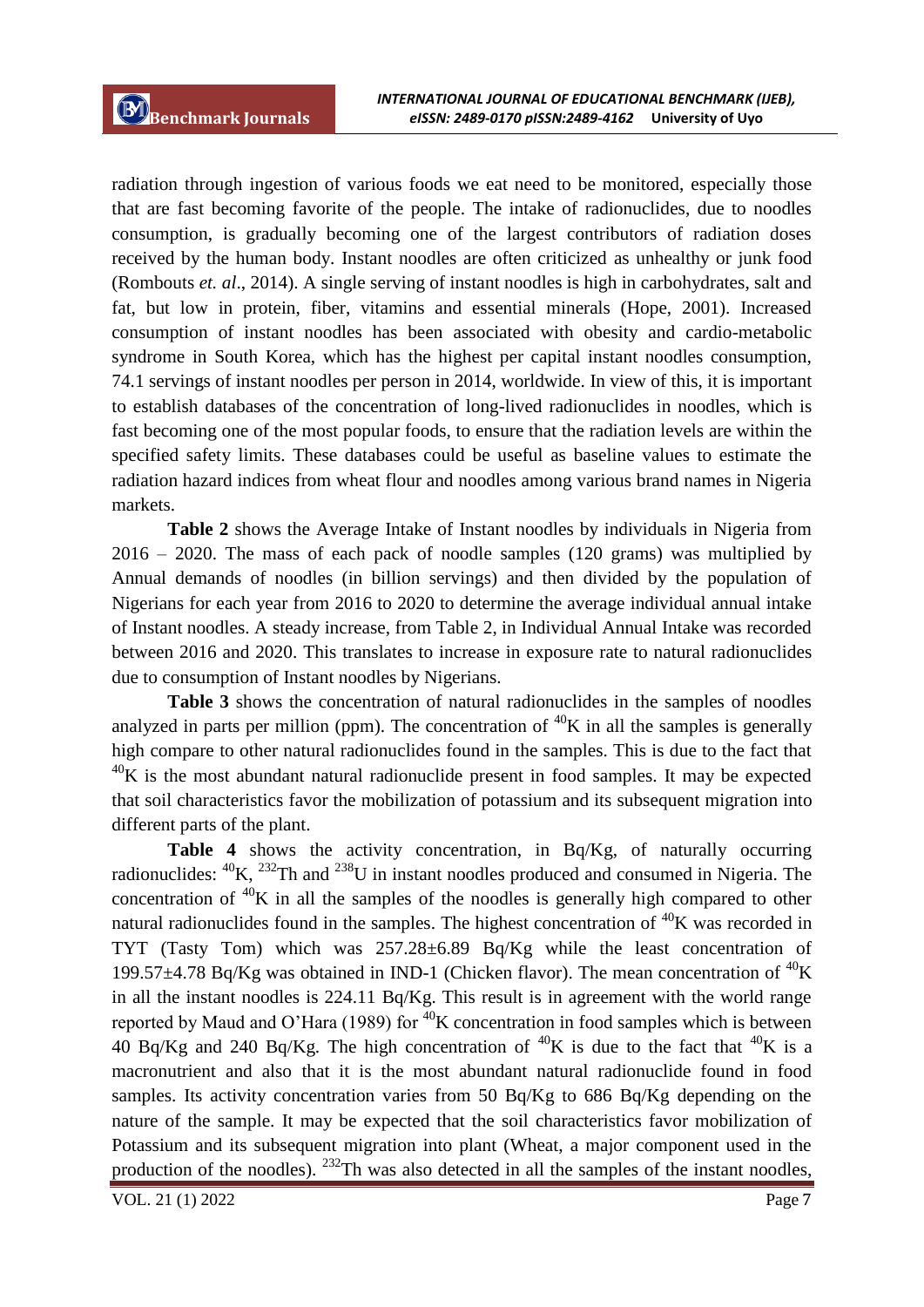however, its concentration is generally low compare to that of <sup>40</sup>K. Unlike <sup>40</sup>K, <sup>232</sup>Th is not a macronutrient element but a radioactive element. The concentrations of  $^{232}$ Th in the samples varies from  $1.031\pm0.192$  Bq/Kg in TYT (Tasty Tom) to  $1.813\pm0.311$  Bq/Kg in GDP (Golden Penny). The mean concentration of  $^{232}$ Th in all the noodle samples is 1.395 Bq/Kg. The presence of  $^{232}$ Th in the samples is largely due to the fact that it is one of the natural radionuclides found in the soil and that during the uptake of nutrients from the soil by plant, a little amount of <sup>232</sup>Th is also taken up by the plant together with other nutrients. Some of the element is either stored up in the leaves or seed or other parts of the plant. The activity concentration of <sup>238</sup>U in eight out of twelve instant noodle samples used in the study was below the detection limit (BDL) of the Neutron Activation Analytical (NAA) method used in the analysis of the samples. However, some (very little) amount of  $^{238}$ U was detected in samples of SUP; MIM; JLY and TYT. The highest concentration of  $^{238}$ U in the samples was recorded in MIM (MIMEE) which is  $0.617 \pm 0.222$  Bq/Kg while the lowest concentration of  $0.210\pm0.099$  Bq/Kg was detected in JLY (JOLLY-JOLLY). The mean concentration of <sup>238</sup>U in the samples is 0.153 Bq/Kg. The presence of  $^{238}$ U in some of the noodle samples is that  $238$ U is also taken up with some of the nutrients in the soil during the plant growth and stored in different parts of the plant (Wheat).

**Table 5** shows the committed effective dose of natural radionuclides in Instant noodles produced and consumed in Nigeria from 2016 to 2020. Committed effective dose is concern with the amount of natural radionuclides that consumers are exposed to consequent of consumption of noodles produced locally in Nigeria on yearly basis. The average annual intake for each of the year from 2016 to 2020 was multiplied by the mean activity concentrations of  ${}^{40}$ K,  ${}^{232}$ Th and  ${}^{238}$ U of this study, to obtain the activity intake of each of the natural radionuclides detected in the samples. While the effective dose value for each year was obtained from the summation of the product of the activity intake, in Becquerel and the effective dose coefficients of each of the natural radionuclides respectively. A steady increase in value of committed effective dose from  $1.83 \mu Sv.yr^{-1}$  in 2016 to  $2.46 \mu Sv.yr^{-1}$  in 2020 was observed in Table 5. This is due to the fact that there is a corresponding steady increase in demand of instant noodles in Nigeria within the same period. Dose values obtained in this study fall within acceptable limit for public as widely reported in literature (Maud and O'Hara, 1989). In 2020 for instance, each individual is exposed to about  $2.45 \mu Sv.yr^{-1}$  of natural radioactivity due to consumption of instant noodles alone. Though it is assumed that all Nigerians consumed noodles in that year. This value represent about 0.845% of the world average of  $290 \mu Sv.yr^{-1}$  (UNSCEAR, 2000). Consumption of instant noodles, therefore, poses no serious health risk to consumers in Nigeria and, hence, public health.

### **Summary of the Findings**

The mean activity concentrations of <sup>40</sup>K, <sup>232</sup>Th and <sup>238</sup>U, (224.11 Bq/Kg. 1.395 Bq/Kg and 0.153 Bq/Kg respectively) obtained in this study were lower than the values reported in similar studies carried out by Abojassim, (2015); Alshahir, (2016) but higher than values obtained by Yu & Mao*,* (1995). However, the values of activity concentrations recorded are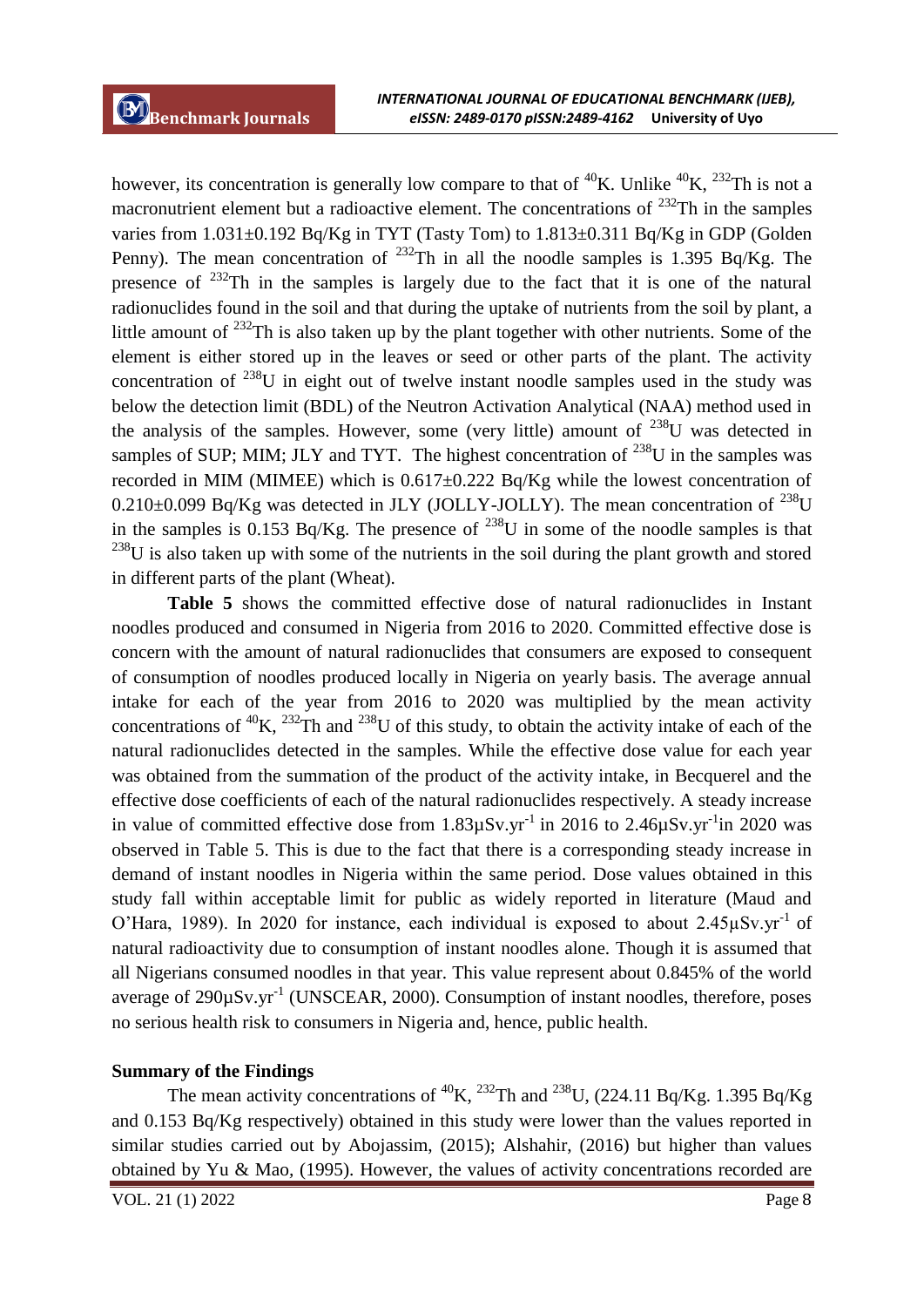within the threshold limit/standard of UNSCEAR, (2000): 400 Bq/Kg  $(^{40}K)$ , 30 Bq/Kg  $(^{232}Th)$  and 20 Bq/Kg  $(^{226}Ra)$ . A steady increase in demand for Instant noodles was recorded in Nigeria, from 1.52 billion servings in 2014 to 2.46 billion servings in 2020, which led to corresponding increase in exposure to natural radionuclides, due to ingestion of Instant noodles from 1.83  $\mu Sv.yr^{-1}$  in 2016 to 2.46  $\mu Sv.yr^{-1}$  in 2020. The values of committed effective dose obtained in this study are lower than one recorded in similar study by Olabimtan, (2015). A further increase in demand and consumption of Instant noodles imply a greater value of exposure to natural radionuclides by consumers. Though the committed effective dose value of 2.46  $\mu Sv.yr^{-1}$  poses no health risk to an average Nigerian at present but caution should be taken about the rate of consumption of noodles by consumers to avoid diseases or challenges associated with accumulation of natural radionuclides over a period of time.

#### **Recommendations**

As a result of findings of the study, it is, therefore, recommended that: consumers of Instant noodles should exercise restraint in the volume or amount of noodles consumed to avoid obesity, cardio metabolic syndrome and, more importantly, diseases associated with overtime accumulation of radionuclides in the body, and Wheat (a major component of Noodles) farmers should be discouraged from the use of phosphate fertilizers which contains high concentration of radionuclides (Al-Hamidawi, 2015; and Ahmad *et. al*., 2015) during wheat cultivation to lower the concentrations of radionuclides in wheat grain used in the production of Instant noodles.

### **Conclusions**

Activity concentrations of natural radionuclides in different brands of instant noodles produced and consumed by Nigerians were determined using Neutron Activation Analysis  $(NAA)$ . <sup>40</sup>K, being a macronutrient element, was detected in all the samples and its concentrations ranges from 199.57±4.78 Bq/Kg in Indomie-Chicken flavor to 257.28±6.89 Bq/Kg in Tasty Tom.  $232$ Th was also detected, though in low concentrations, in all the samples with its highest concentration of 1.813±0.311 Bq/Kg in Golden Penny while the least concentration of 1.031±0.192 Bq/Kg was recorded in Tasty Tom. The mean concentration of <sup>232</sup>Th in all the noodle samples was 1.395 Bq/Kg. <sup>238</sup>U was below the detection limit (BDL) of the analytical technique used in 8 out of 12 samples used for the study. However, a very low concentrations were recorded in 4 samples with the highest concentration of 0.617±0.222 Bq/Kg in MIMEE and lowest of 0.210±0.099 Bq/Kg in Jolly-Jolly. The highest value of committed effective dose of  $2.46\mu Sv.yr^{-1}$  was obtained for the year 2020. This represents a contribution of 0.845% of the world average value, which is  $290\mu Sv.yr^{-1}$ . Therefore, the exposure of consumers to natural radioactivity through ingestion of instant noodles is very minimal and no serious health risk is involved.

### **Acknowledgements**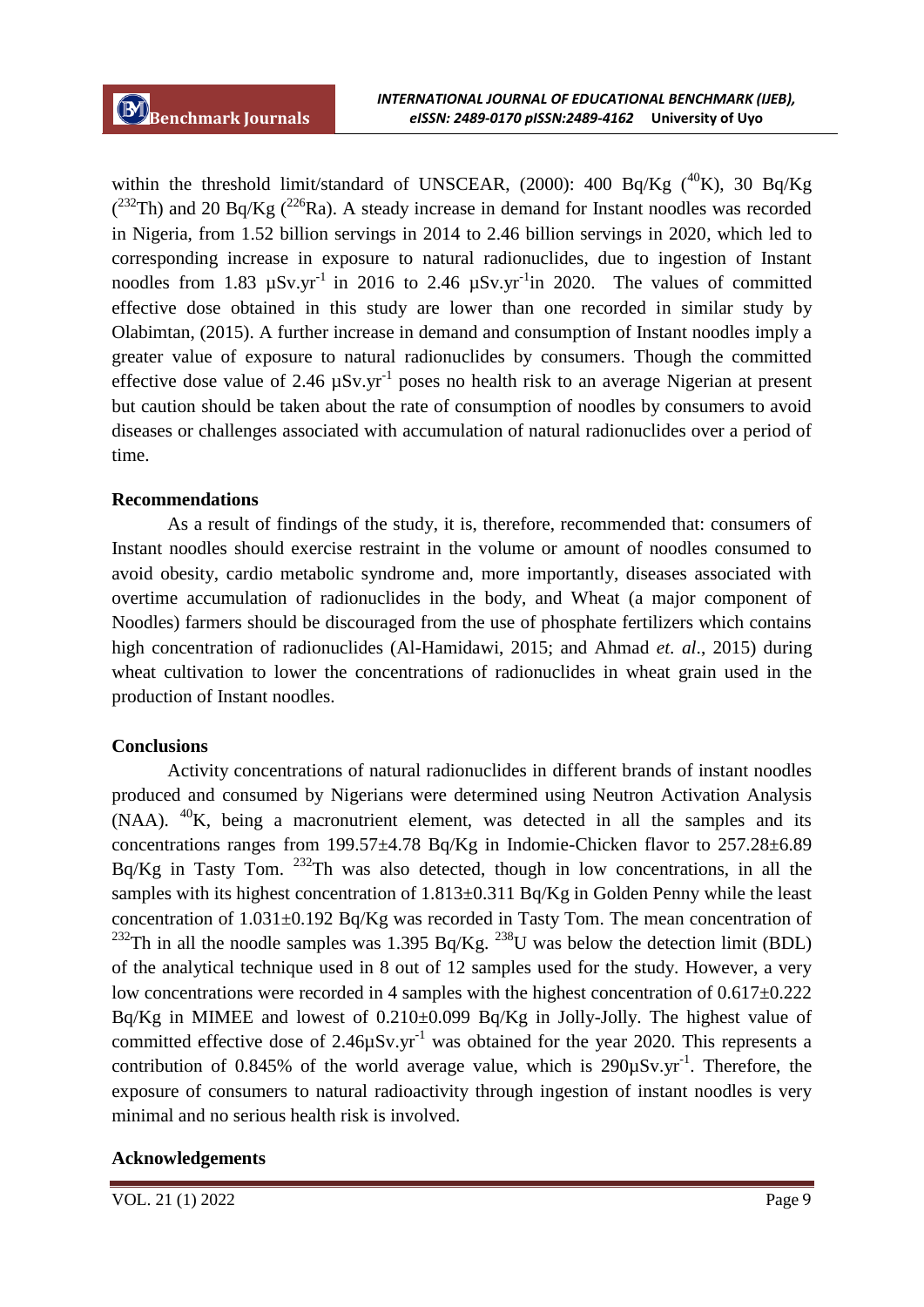Researchers would like to acknowledge the Tertiary Education Trust Fund (TETfund) that sponsored this research work; the Research, Seminar and Publication Committee, Federal College of Education (Technical), Bichi. Kano and all those who have contributed, in one way or other, to the completion of this research study.

# **References**

- Adeniji, A. E., Alatise O. O. & Nwanya A. C. (2013). Radionuclide concentrations in some Fruit juices produced and consumed in Lagos, Nigeria. *American Journal of Environmental Protection*, 2(2): 37 – 41. doi: 10.11648/j.ajep.20130202.11
- Ahmad, N., Jaafar, M. & Alsaffar, M. (2015). Natural radioactivity in virgin and agricultural Soil and its environmental implications in Sungai Petani, Kedah, Malaysia. *Pollution*,  $1(13): 305 - 313.$
- Akhter, P. K., Rahman, K., Orfi, S. D. & Ahmad N. (2007). Radiological impact of dietary Intakes of naturally occurring radionuclides on Pakistani adults. *Food and Toxicology*, 45: 272 - 277.
- Al-Hamidawi, A. A. A. (2015). Study of NORMs and some Radiological Parameters in Instant

 Noodles sold in Iraq*. World Applied Sciences Journal*, 33 (6): 974 – 979. Doi: 10.5829/idosi,wasj.2015.33.06.181

- Alshahri, F. (2016). Evaluation of radionuclides in Wheat flour and Bread using gamma-ray Spectrometry. Life Science Journal, 13(3): 34 – 42.
- BBC, British Broadcasting Corporation, (2000). "*Japan votes noodles the tops*" BBC News. December 12, 2000.
- Fu, B. (2007). Asian noodles: history, classification, raw materials and processing. *Food Research International,* 41(9): 888 – 902. doi: 10.1016/j.foodres.2007.11.007.
- Hope, N. (2001). "CNN.com Instant noodles a health hazard: report February 23, 2001". CNN.
- IAEA, International Atomic Energy Agency, (1989). "Measurement of Radionuclides in Food and the Environment". IAEA Technical Report 295. IAEA, Vienna Austria.
- IAEA, International Atomic Energy Agency, (2005). "Derivation of Activity Concentration Values for Exclusion, Exemption and Clearance". In: Safety Report Series. IAEA, Vienna.
- ICRP, International Commission on Radiological Protection, (1994) "Age-dependent Doses to Members of the Public from Intake of Radionuclides:" Part 2. Ingestion Doses Coefficients. Annals of the ICRP 23(3/4). ICRP Publication 67 Pergamon Press,